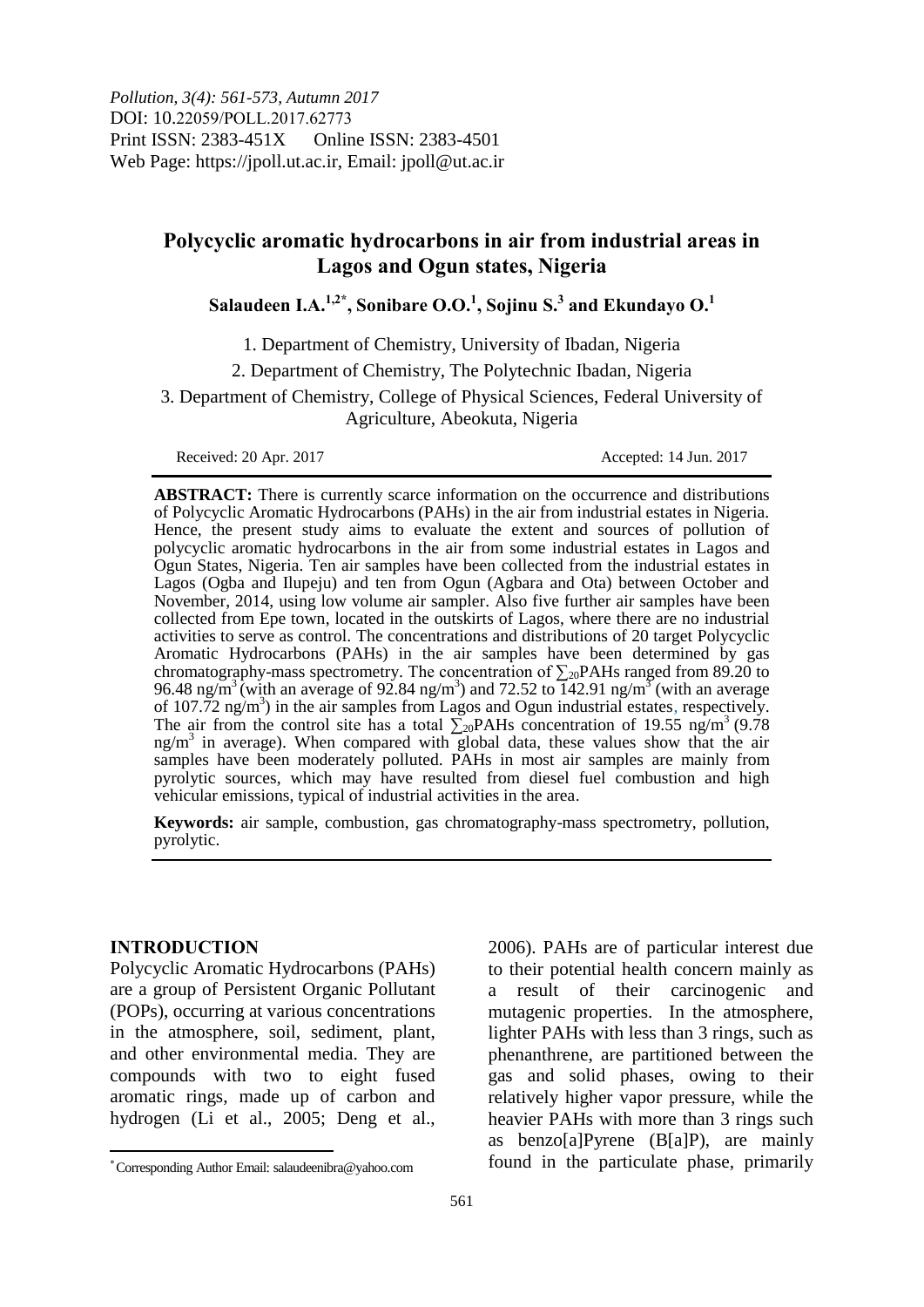associated with particles, whose size < 1 mm (Ravindra et al., 2008; Shaokai et al., 2009). The concentration of PAHs in the atmosphere is in the order of ng  $m^{-3}$ [\(Hanedar et al., 2011\)](#page-11-0). Over the years, there has been increasing release of potentially-hazardous PAHs into the environment as a result of industrialization. Benzo(a)pyrene (B(a)P), a five-ring PAH has been reported to be the most potent carcinogen among the PAHs, regarded as an important analytical target in airborne particulates [\(Shin et al., 1988\)](#page-12-0). Benzo(a)pyrene is notable for being the first chemical carcinogen to be discovered (Hornback, 2006). The metabolites of PAH compounds, particularly the 7, 8- diol-9, 10-epoxide of benzo(a)pyrene are known to cause cancer (Manahan, 2000).

Atmospheric PAHs are mainly derived from incomplete combustion of fossil fuel and organic matter, gasoline exhaust, diesel, residential coal or wood combustion, and volatilization of petroleum (Shauer et al., 2001; Oda et al., 2001). The highest concentrations of atmospheric PAHs can be found in urban environments with high car traffic activity and scarce dispersion of the atmospheric pollutants (Hanedar et al., 2011). A number of researchers have also reported ship dismantling activities as a significant source of PAHs (Elife et al., 2012). Studies have identified emissions from cement plant as the major contributor to the level of Indeno (123-cd) pyrene and this also constitute major sources of coronene in addition to emission from car traffic (Daniela et al., 2014; Guofeng et al., 2014).

The widespread occurrence of PAHs has been attributed to their formation and release in all processes of incomplete combustion of organic materials. The PAHs, emitted into the air, can be transported over long distances, before being deposited into soils, vegetation, and inland waters through atmospheric precipitation (Van et al., 1997; Douben,

2003). Human exposure to polycyclic aromatic hydrocarbons may occur through food, water, air, and direct contact with materials, containing PAHs. The risk, associated with human exposure to atmospheric PAHs, is the highest in cities, considering the population density. The U.S. Environmental Protection Agency and their European Union counterpart, therefore, have classified 16 group as highpriority pollutants, as their toxicity is stronger than the others (Adeola et al., 2007).

PAH emission into the air in industrial areas of Lagos and Ogun is a matter of great environmental concern, owing to their possible adverse health effects on large population (over 23 million) of people, living in the area. At present, there is no available data on the occurrence and distributions of PAHs in air from the area. Earlier works have been limited to PAHs in other geological media such as soil, sediments, and fish in the area (Sojinu et al., 2010a; Amuda & Adelowo-Imeokparia, 2007; Alani et al., 2013). Hence, the present study has been conducted to determine the occurrence, source, and ecotoxicological effects of PAHs in air from some industrial estates in Lagos and Ogun States, Nigeria.

## **MATERIALS AND METHODS**

Air samples were collected from industrial estates in the states of Lagos and Ogun (Fig. 1). Lagos State ( $6^{\circ}35'N$  3°45″E) is located in the southwestern part of Nigeria with an estimated population of 23.3 million (MEPB, 2012). It is the commercial hub of Nigerian economy with a GDP above 80 Billion US dollars in 2010 (Olayiwola, 2010). Lagos is also a state with the greatest concentration of industries, with well over seven thousand medium and large-scale industries. Studies have shown that about 70-80% of the manufacturing facilities, operating in Nigeria within the medium and large-scale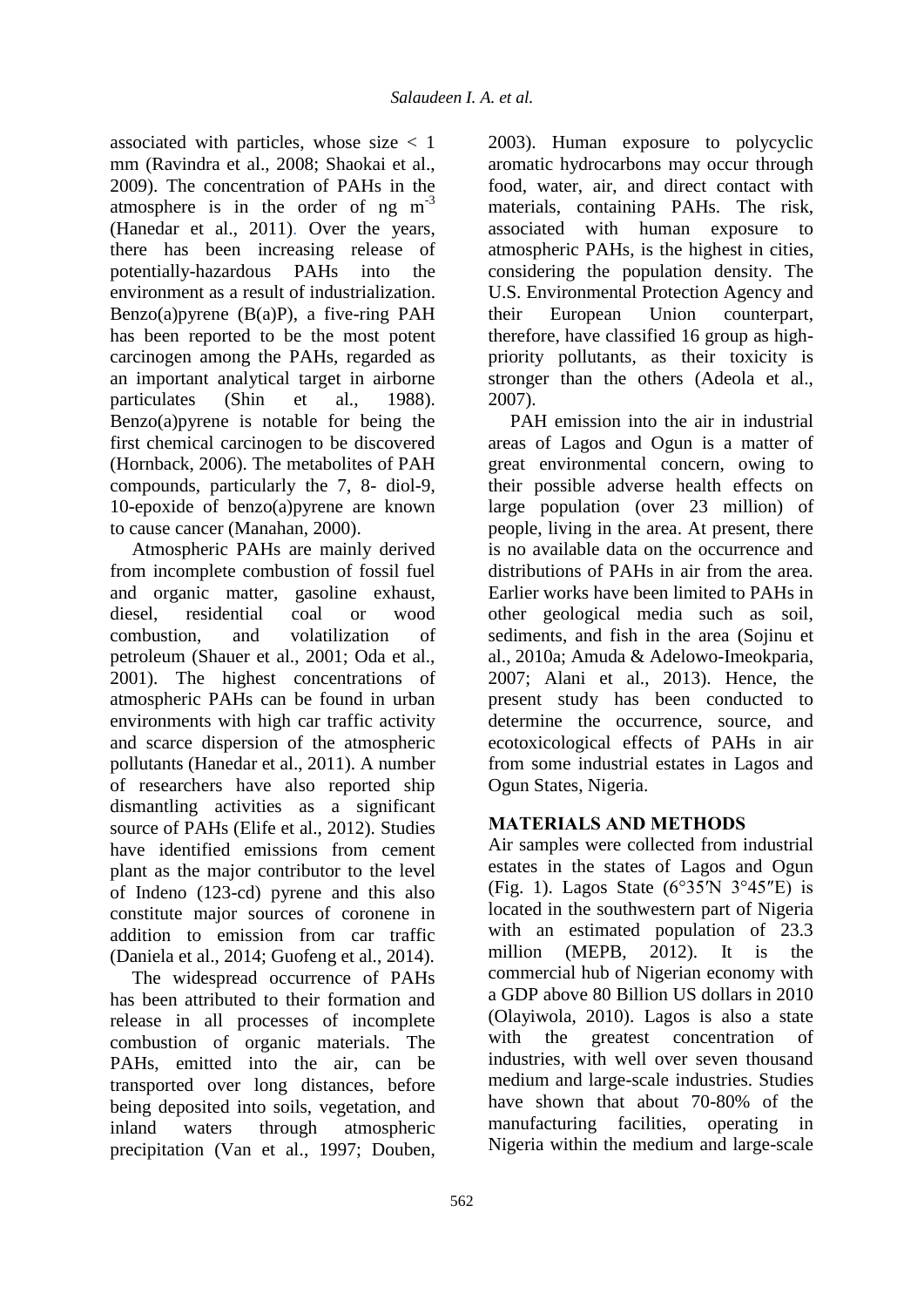industries, are located in Lagos (Osibanjo & Oketola, 2011). The major industrial estates, namely Ogba and Ilupeju, were chosen as sampling sites for the present study (Table 1 and Fig. 1). Air samples were also collected from Epe, located at the outskirts of Lagos city to serve as

control site. Ogun State is another state in southwest Nigeria  $(7^0$  00<sup>'</sup>N  $3^0$  35<sup>"</sup>E), bordering Lagos state (Fig. 1). Agbara and Ota, being the major industrial estates in the state, were chosen as sampling site (Table 1 and Fig. 1), due to their large size and close proximity to Lagos state.



**Fig. 1. Map of the study area showing the sampling locations**

Twenty air samples were collected from industrial estates in Lagos (Ogba and Ilupeju) and Ogun (Agbara and Ota) states. They were collected during the raining season between October and November, 2014. Also, five further air samples were collected from the town of Epe, in the outskirt of Lagos, where there are no industrial activities to serve as control. Samplings were conducted continuously using Low Volume air sampler (F&J Specialty products Inc. Miami Springs Florida) at a constant volumetric flow rate of 0.049 m<sup>3</sup>/min for 24 hrs. The sampler, which was placed at 1.8 m high above ground level, was equipped with glass fibre filter (Whatman; GF/F circle 70 mm) onto which particulate matter were adsorbed. The filter, containing particulate matter, was allowed to equilibrate for 24 hrs before

the final weight was measured and recorded. Filter was kept in aluminium foils to avoid PAHs' photochemical transformation (Hanedar et al., 2011). They were stored in a freezer at -18 °C.

Prior to use, glass fibre filters were baked in a muffle furnace (model D-2804) at 450 °C for 4 hrs to remove the organic contaminant. The filters were folded and kept in an aluminium foil, which had been preheated at 100 °C for 4 hrs then stored in a desiccator prior to use. The preliminary weights of the fibres were also measured and correspondingly labelled. Anhydrous sodium sulphate (analytical grade), obtained from Sigma-Aldrich, was washed with dichloromethane and activated in an oven at 400 °C for 4 hrs. Silica gel (70–230 mm), obtained from Sigma-Aldrich, was activated at 120  $\degree$ C in an oven for 12 hrs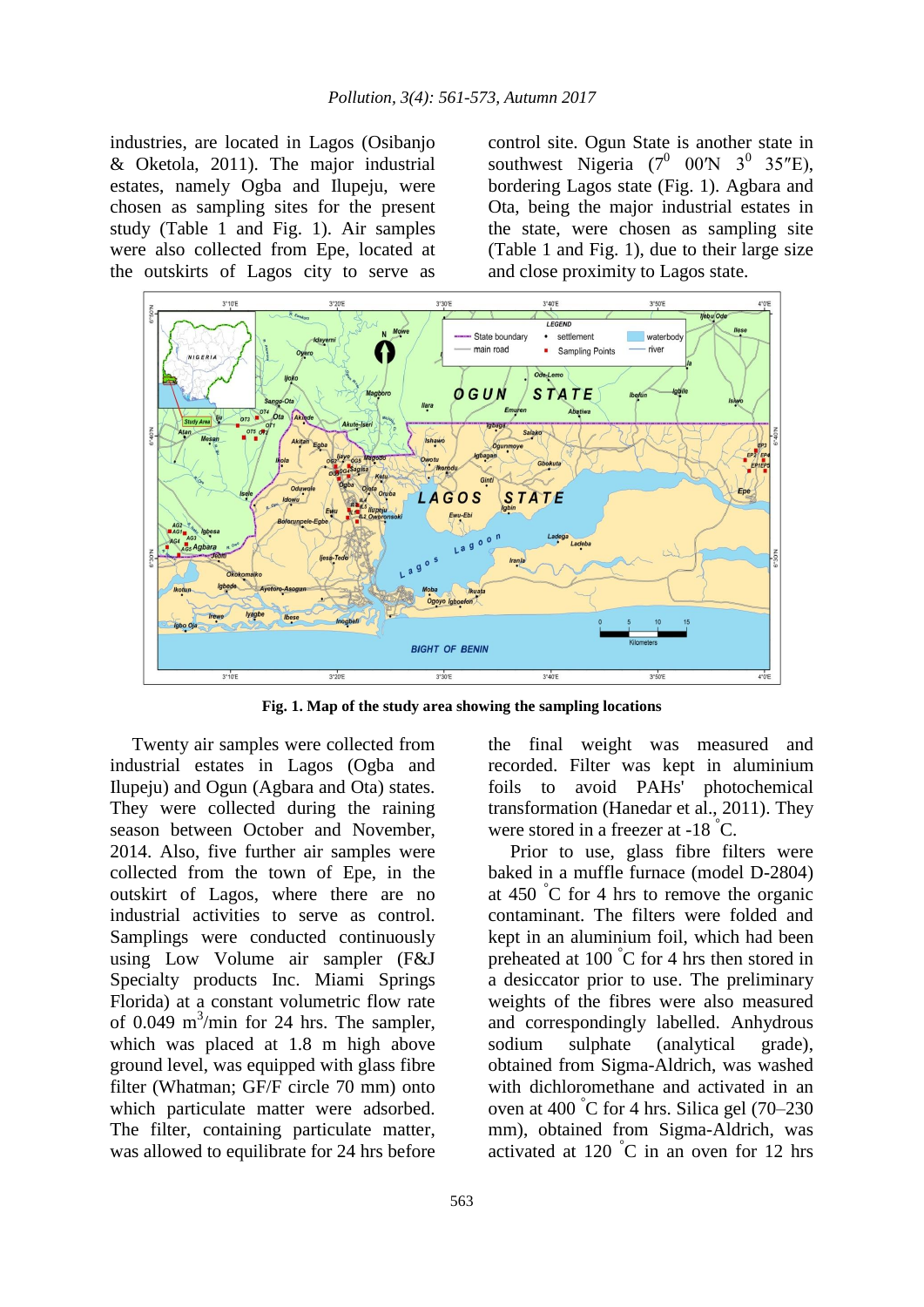and stored in a desiccators until use. All solvents were analytical grade and purchased from Sigma-Aldrich. De-ionized water was obtained from a nanopure water purification system. All glassware was scrupulously cleaned with detergent, rinsed first with de-ionized water and then with acetone. The cleaned glassware were then stored in aluminium foil to prevent contamination.

The filters were cut into small pieces with pre-solvent cleaned scissors, spiked with surrogate deuterated PAHs standard (naphthalene\_d8, biphenyl\_d10, phenanthrene\_d10, chrysene\_d12, benzo(a)pyrene\_d12, benzo(ghi) perylene\_d12), and extracted with 20 mL dichloromethane, using ultrasonic bath (3 x 15 min) at ambient temperature. The combined extracts were filtered, using a preextracted filter paper to remove insoluble particles. They were concentrated to 1.5 mL, using rotary evaporator, solvent-exchanged to hexane, and stored in the refrigerator until further analysis.

The extracts were fractionated on glass columns, packed with silica gel (sigma-Aldrich 70-230 mesh, activated at 120 °C for 12 hrs) into three fractions. The saturated hydrocarbons, aromatic compounds (PAHs) and polar compounds were eluted using 20 mL of n-hexane, 70 mL mixture of n-hexane and dichloromethane (7:3, v/v) and 25 mL of acetone, respectively (Sojinu et al., 2010a; Li et al., 2005). The fractions were concentrated to 1 mL by means of a rotary evaporator, then to be transferred to 1.5 mL vial bottle and kept in refrigerator until analysis. The aromatic fractions were subsequently shipped to Guangzhou Institute of Geochemistry, China, and were kept in the refrigerator upon arrival until analysis.

| <b>Site</b>          | Code            | Date        | Time (hrs)     | Altitude (m) | Coordinates                                           |  |  |  |
|----------------------|-----------------|-------------|----------------|--------------|-------------------------------------------------------|--|--|--|
| <b>OGBA</b>          |                 |             |                |              |                                                       |  |  |  |
| <b>ANWAR</b>         | OG1             | 19/10/2012  | 24             | 79           | $6^0$ 36' 59.50"N 3 <sup>0</sup> 20' 06.84"E          |  |  |  |
| AKILO RD.            | OG <sub>2</sub> | 22/10/2012  | 24             | 77           | $6^0$ 37' 03.70"N 3 <sup>0</sup> 20' 13.65"E          |  |  |  |
| <b>OBA AKRAN</b>     | OG <sub>3</sub> | 23/10/2012  | 24             | 72           | $6^0$ 36' 30"N 3 <sup>0</sup> 20' 10"E                |  |  |  |
| <b>GUINESS RD.</b>   | OG <sub>4</sub> | 24/10/2012  | 24             | 81           | $6^0$ 37' 14.08"N 3 <sup>0</sup> 20' 24.35"E          |  |  |  |
| WAMPCO RD.           | OG <sub>5</sub> | 29/10/2012  | 24             | 68           | $6^0$ 37' 2652"N 3 <sup>0</sup> 20' 30.41"E           |  |  |  |
|                      |                 |             | <b>ILUPEJU</b> |              |                                                       |  |  |  |
| <b>IL GRMARSCH</b>   | IL1             | 30/10/2012  | 24             | 63           | $6^0$ 33' 19.92"N 3 <sup>0</sup> 21' 14.60"E          |  |  |  |
| PIL.                 | IL2             | 31/10/2012  | 24             | 61           | $6^0$ 33' 17.05"N 3 <sup>0</sup> 21' 21.94"E          |  |  |  |
| <b>LASTMA OFFI</b>   | IL3             | 01/11/2012  | 24             | 68           | 6 <sup>0</sup> 33' 29.83"N 3 <sup>0</sup> 21' 23.14"E |  |  |  |
| <b>BARRACK RD</b>    | IL <sub>4</sub> | 02/11/2012  | 24             | 65           | 6 <sup>0</sup> 33' 36.42"N 3 <sup>0</sup> 21' 43.21"E |  |  |  |
| <b>TOTAL FILLING</b> | IL5             | 03/11/2012  | 24             | 67           | $6^0$ 33' 32.50"N 3 <sup>0</sup> 21' 50.48"E          |  |  |  |
|                      |                 |             | <b>AGBARA</b>  |              |                                                       |  |  |  |
| <b>IGERE TOWN</b>    | AG1             | 05/11/2012  | 24             | 53           | $6^{0}$ 32' 26.25"N $\overline{3^{0}$ 04' 54.39"E     |  |  |  |
| <b>OPIC BUS STOP</b> | AG2             | 06/11/2012  | 24             | 59           | $6^0$ 31' 56.29"N 3 <sup>0</sup> 04' 32.74"E          |  |  |  |
| <b>TITITO VILG</b>   | AG3             | 07/11/2012  | 24             | 57           | $6^0$ 30' 58.62"N 3 <sup>0</sup> 04' 50.47"E          |  |  |  |
| <b>CRYSTAL SCHL</b>  | AG4             | 08/11/2012  | 24             | 60           | $6^{\circ}$ 30' 21.83"N 3 <sup>0</sup> 05' 01.02"E    |  |  |  |
| <b>STANBIC IBTC</b>  | AG5             | 09/111/2012 | 24             | 63           | $6^0$ 30'16.17"N 3 <sup>0</sup> 05'10.50"E            |  |  |  |
| <b>OTA</b>           |                 |             |                |              |                                                       |  |  |  |
| <b>ABULE IGBIRA</b>  | OT1             | 10/11/2012  | 24             | 97           | $6^0$ 40' 27.81" N 3 <sup>0</sup> 12' 07.19"E         |  |  |  |
| <b>TOWER ALLU.</b>   | OT <sub>2</sub> | 11/11/2012  | 24             | 90           | $6^0$ 40' 25.78" N 3 <sup>0</sup> 12' 05.26"E         |  |  |  |
| FED. STEEL JTN       | OT <sub>3</sub> | 12/11/2012  | 24             | 84           | $6^0$ 40' 27.42" N 3 <sup>0</sup> 11' 53.60"E         |  |  |  |
| <b>ESTATE GATE</b>   | OT <sub>4</sub> | 13/11/2012  | 24             | 87           | $6^0$ 40' 52.72" N 3 <sup>0</sup> 12' 08.22" E        |  |  |  |
| <b>SUMO STEEL JC</b> | OT <sub>5</sub> | 14/11/2012  | 24             | 76           | $6^0$ 40' 13.00" N $3^0$ 12' 02.03"<br>E              |  |  |  |
| <b>EPE</b>           |                 |             |                |              |                                                       |  |  |  |
| <b>NAFORIJA</b>      | EP1             | 15/11/2012  | 24             | 60           | $6^{0}$ 37' 37.36"N 3 <sup>0</sup> 58' 58.38"E        |  |  |  |
| <b>SABIU RD.</b>     | EP <sub>2</sub> | 16/11/2012  | 24             | 54           | $6^0$ 37' 41.51"N 3 <sup>0</sup> 58' 58.24"E          |  |  |  |
| <b>ISIAKA BADEJ</b>  | EP3             | 17/11/2012  | 24             | 66           | $6^0$ 37' 40.42"N 3 <sup>0</sup> 59' 00.24"E          |  |  |  |
| <b>ADEBOWALE</b>     | EP4             | 18/11/2012  | 24             | 75           | $6^0$ 37' 38.48"N 3 <sup>0</sup> 59' 06.60"E          |  |  |  |
| POKA JC              | EP <sub>5</sub> | 19/11/2012  | 24             | 62           | $6^0$ 37' 37.36"N 3 <sup>0</sup> 58' 58.38"E          |  |  |  |

**Table 1. Sample locations and their coordinates**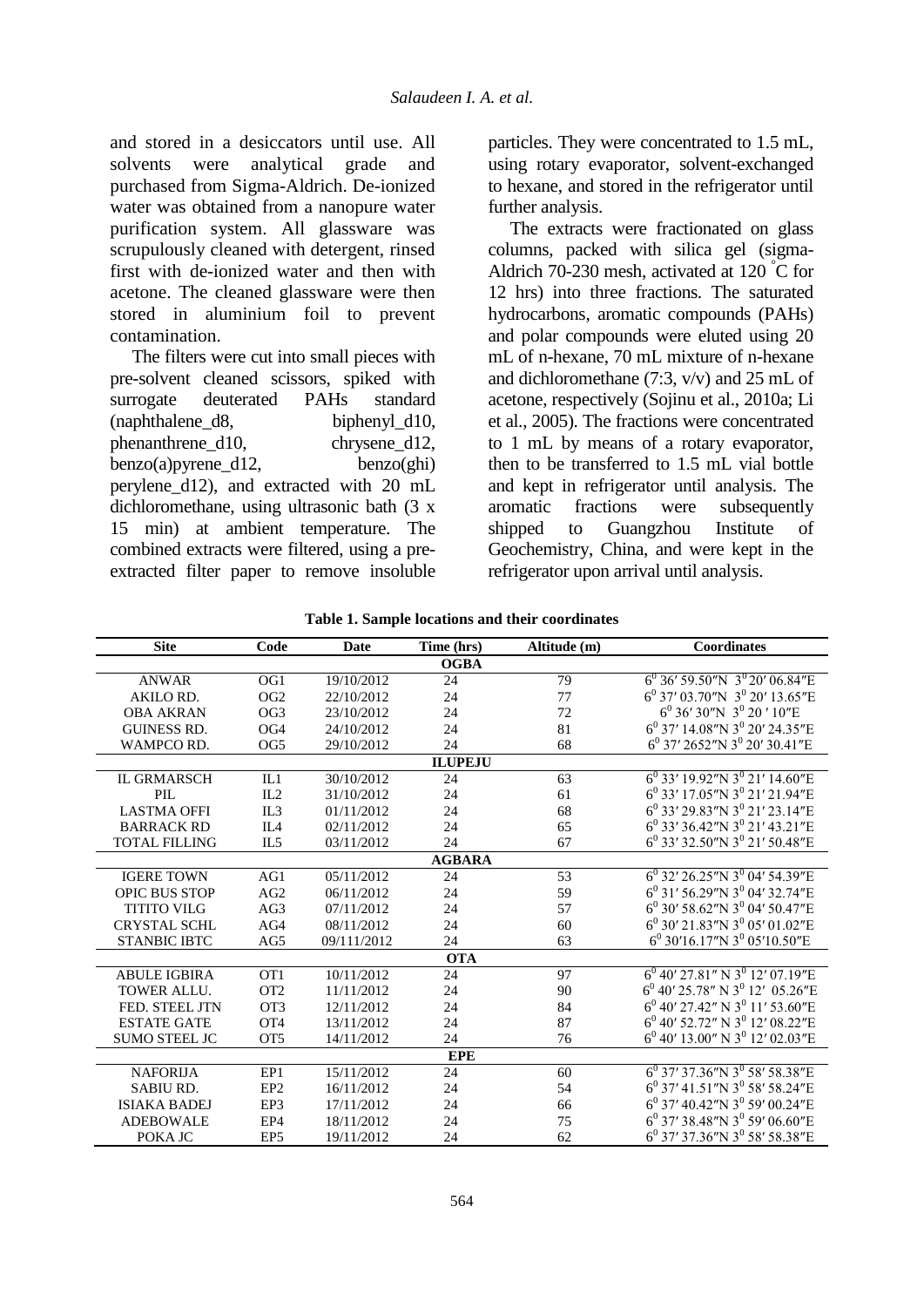GC-MS analysis was performed on a Shimadzu model 2010 GC-MS with an HP-5MS fused silica column (30 m x 0.25 mm i.d., 0.25 µm film thickness). The chromatographic conditions were as follows: injector temperature: 100 to 280  $\rm^{\circ}C$ ; oven temperature initiated at 60  $\rm^{\circ}C$  for (1 min.), then increased to 200  $\degree$ C at 5  $\mathrm{C/min}$ , 250  $\mathrm{C}$  at 2  $\mathrm{C/min}$ , 280  $\mathrm{C}$  at 10 °C/min (held for 20 min), and finally 290  $\rm^{\circ}C$  at 10  $\rm^{\circ}C$  (held for 5 min). Samples were injected with an auto sampler in the splitless/split mode with a split time of 1 min after injection. Ultra-pure Helium was used as carrier gas at a constant flow rate of 1.5 mL/min. The GC-MS analyses were operated, using Single Ion Monitoring (SIM) method at electron energy/impact 70 eV. The targeted PAH compounds were identified, based on the comparison of their retention times and fragmentation ion profile with reference standards. Quantification was carried out with a conventional internal calibration method, based on five-point calibration for individual compounds (0.1, 0.2, 0.4, 0.8, 1.8 ppm) (Wang et al., 2007).

All analytical data were subject to strict quality control with field blanks and laboratory blank analysed via each set of samples, along with the air samples, with good precision and recovery. The results, obtained from the analysis of field and laboratory blanks, showed that PAHs were present at minimum level in the field blank samples, while no traces of PAHs were observed in the laboratory blank sample, indicating no background PAH contamination with air samples or instruments, prior to the analysis. The recovery efficiency of the surrogate standard ranged from 68% to 112% in the

entire field blank. Blank spiked glass fibre filter in the laboratory had a surrogate recovery of 79% to 97%; however, the average surrogate standard recoveries, obtained in the air samples, ranged from 74% to 114%. The reporting limits were calculated from the lowest concentrations of the calibration curves, divided by the actual volume of the sampled air.

## **RESULTS AND DISCUSSION**

The concentration of 20 target PAHs  $(\sum_{20} PAHs)$ , determined in the air samples, ranged from 89.20 to 96.48 ng/m<sup>3</sup> (av. 92.84 ng/m<sup>3</sup>) and 72.52 to 142.91 ng/m<sup>3</sup> (av.  $107.72 \text{ ng/m}^3$ ) in air samples from industrial estates in Lagos and Ogun states, respectively (Table 2). The air samples from the control site (EP) had an average  $\Sigma_{20}$ PAHs concentration of 19.55 ng/m<sup>3</sup> (Table 2) with the highest concentrations of  $\Sigma_{20}$ PAH, recorded in the air sample from Agbara (142.91 ng/m<sup>3</sup>) Industrial Estate (Table 2 and Fig. 2), located in Ogun state. The lowest concentration  $(19.55 \text{ ng/m}^3)$  belonged to the sample from the control site, Epe (Table 2 and Fig. 3). PAHs levels are expected to be significantly affected by proximity to emission sources, which clearly explains the low concentration, recorded in the air sample from the control site (Wang et al., 2010).

A marked distribution pattern of PAH concentrations in the air samples was apparent with predominance of 2- and 3 ring PAHs (Fig. 3). In samples from Lagos State, the 2-ring PAHs accounted for almost 24% of  $\Sigma_{20}$ PAH, with naphthalene dominating. However, the 3-ring PAHs constituted approximately 68% of  $\Sigma_{20}PAH$ and had anthracene dominating.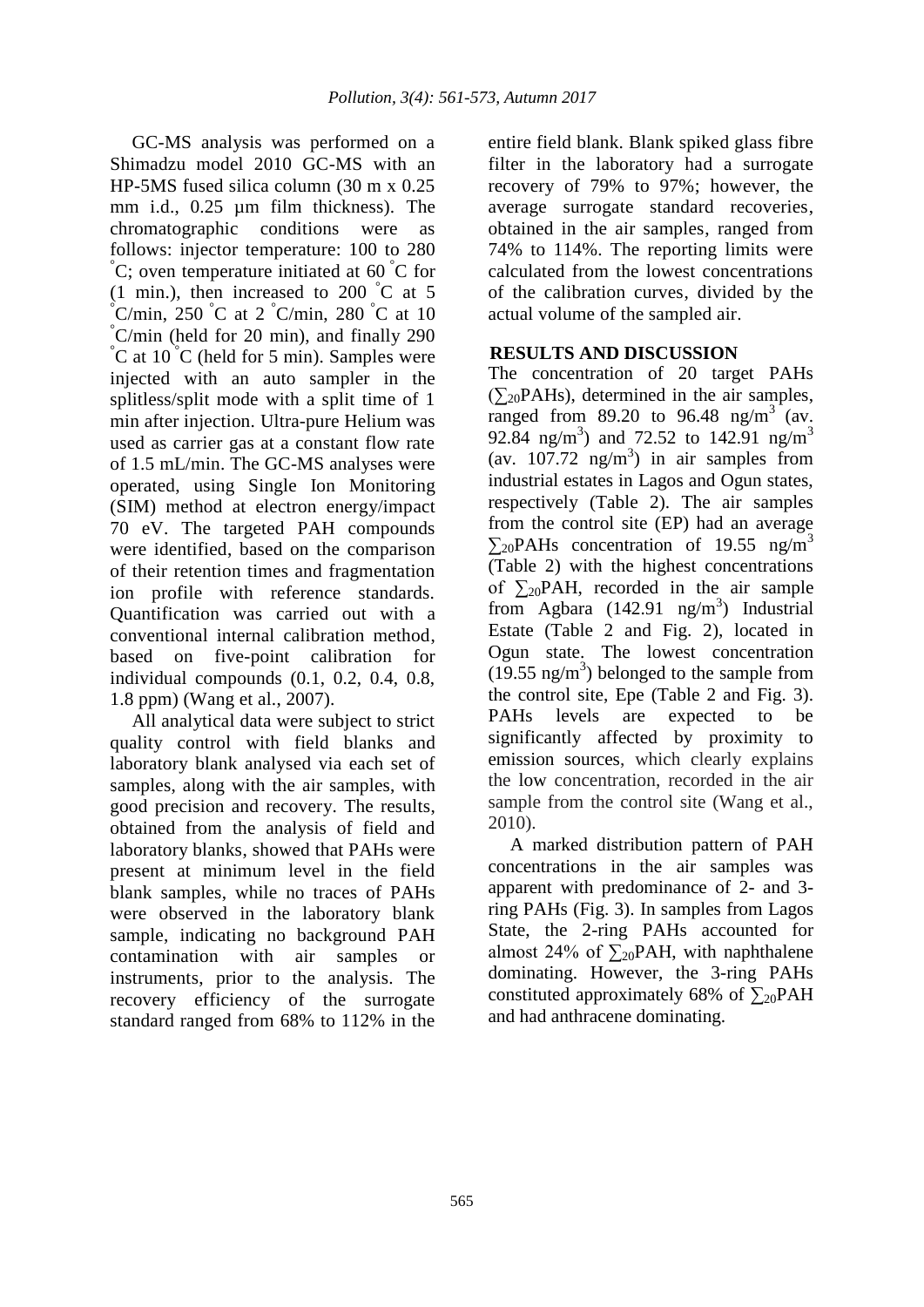### *Salaudeen I. A. et al.*

|                          |                     | <b>PAHs</b>                  |                                 |         |                      |                                   |         |                 |
|--------------------------|---------------------|------------------------------|---------------------------------|---------|----------------------|-----------------------------------|---------|-----------------|
| Compound                 | <b>Abbreviation</b> | <b>Lagos Industrial Est.</b> |                                 |         | Ogun Industrial Est. |                                   |         | <b>Control</b>  |
|                          |                     | OG <sup>a</sup>              | $\mathbf{I}\mathbf{\Gamma}_{p}$ | Average | AG <sup>c</sup>      | $\overline{\text{OT}}^{\text{d}}$ | Average | EP <sup>e</sup> |
| naphthalene              | Nap                 | 15.07                        | 6.50                            | 10.785  | 11.32                | 14.84                             | 13.08   | 5.00            |
| 2-methylnaphthalene      | 2-MNap              | 6.24                         | 5.31                            | 5.775   | 8.02                 | 14.55                             | 11.285  | 3.12            |
| 1-methylnaphthalene      | 1-MNap              | 3.17                         | 3.30                            | 3.235   | 3.99                 | 7.20                              | 5.595   | 1.74            |
| 2,6-dimethylnaphthalene  | $2,6$ -DNap         | 2.42                         | 1.84                            | 2.13    | 3.25                 | 5.59                              | 4.42    | 1.43            |
| 2,3,5-trinaphthalene     | $2,3,5$ -TNap       | nd                           | nd                              | nd      | nd                   | 2.10                              | 1.05    | nd              |
| acenaphthylene           | Ac                  | nd                           | 10.06                           | 5.03    | nd                   | 2.20                              | 1.10    | nd              |
| fluorene                 | F1                  | 1.63                         | 2.07                            | 1.85    | nd                   | 3.07                              | 1.535   | nd              |
| phenanthrene             | Phe                 | 3.43                         | 30.05                           | 16.74   | 33.22                | 10.86                             | 22.04   | 6.44            |
| anthracene               | Ant                 | 15.18                        | 29.68                           | 22.43   | 31.27                | 2.69                              | 16.98   | 1.82            |
| 2-methylphenanthrene     | 2-MPhe              | 10.44                        | nd                              | 5.22    | 2.68                 | 2.73                              | 2.705   | nd              |
| 1-methylphenathrene      | 1-Mphe              | 17.55                        | nd                              | 8.775   | 13.51                | nd                                | 6.755   | nd              |
| 2,6-dimethlyphenanthrene | 2,6-DMPhe           | 6.96                         | nd                              | 3.48    | 5.37                 | nd                                | 2.685   | nd              |
| fluranthrene             | Flu                 | 3.78                         | nd                              | 1.89    | 7.39                 | 2.1                               | 4.745   | nd              |
| pyrene                   | Pyr                 | nd                           | nd                              | nd      | 10.21                | 1.42                              | 5.815   | nd              |
| 11H-benzo(b)fluorine     | $11-BbF$            | nd                           | nd                              | nd      | 1.41                 | nd                                | 0.705   | nd              |
| benzo(a)anthracene       | BaA                 | 1.66                         | 2.46                            | 2.06    | 2.57                 | nd                                | 1.285   | nd              |
| chrysene                 | Chr                 | 1.67                         | 5.21                            | 3.44    | 2.51                 | nd                                | 1.255   | nd              |
| 9,10-diphenylanthracene  | $9,10$ -Dpha        | nd                           | nd                              | nd      | 6.19                 | nd                                | 3.095   | nd              |
| indeno(123-cd)pyrene     | IcdP                | nd                           | nd                              | nd      | nd                   | 1.59                              | 0.795   | nd              |
| coronene                 | Cor                 | nd                           | nd                              | nd      | nd                   | 1.58                              | 0.79    | nd              |
| $\Sigma_{20}$ PAHs       |                     | 89.2                         | 96.48                           | 92.84   | 142.91               | 72.52                             | 107.715 | 19.55           |

| Table 2. Average concentration $(ng/m3)$ of individual Polycyclic Aromatic Hydrocarbons (PAHs) in the air |         |  |
|-----------------------------------------------------------------------------------------------------------|---------|--|
|                                                                                                           | samples |  |

nd means not detected, <sup>a</sup>Ogba, <sup>b</sup>Ilupeju, <sup>e</sup>Epe (Lagos state) <sup>c</sup>Agbara, <sup>d</sup>Ota, (Ogun state)



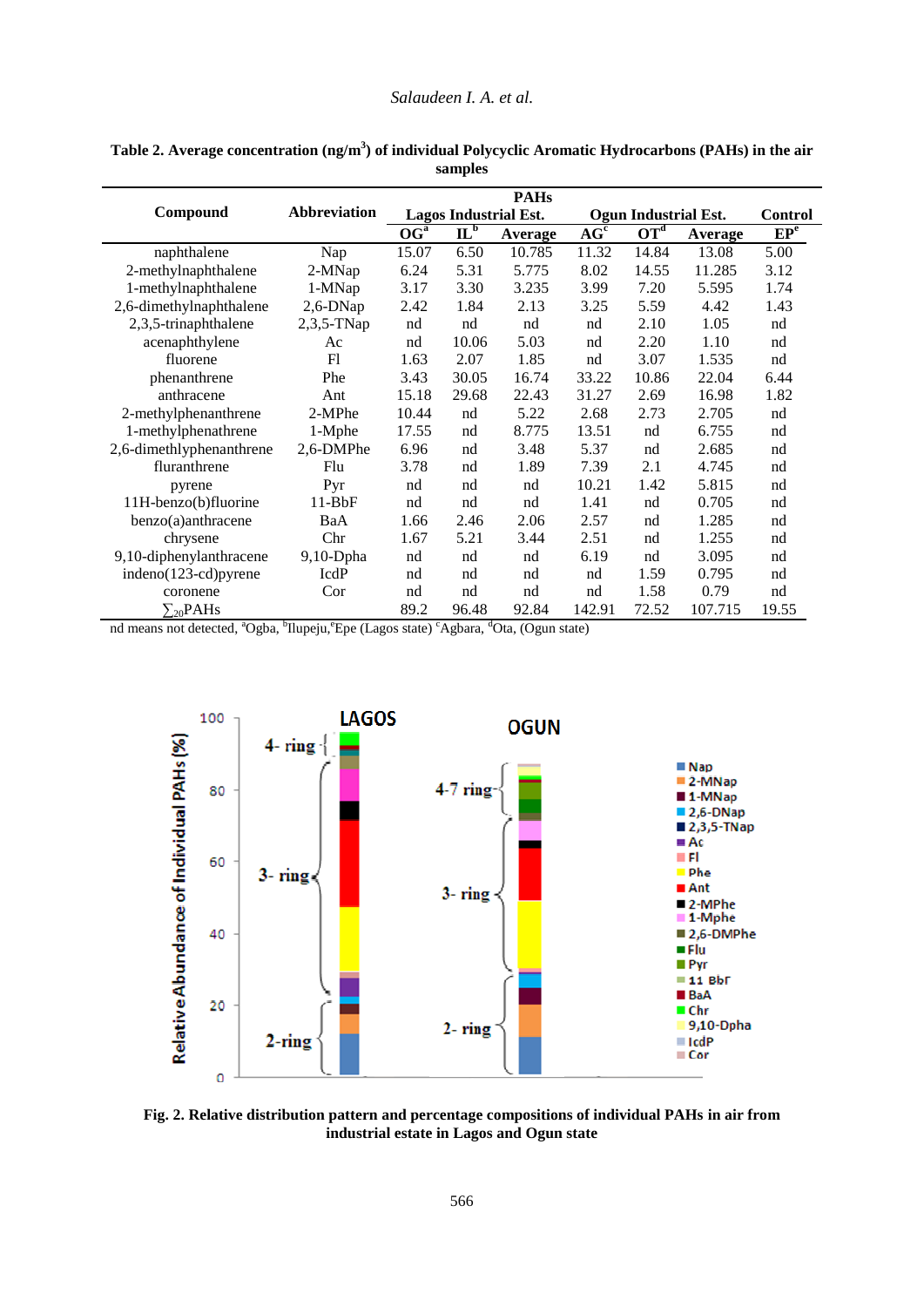

**Fig. 3.** Total concentrations of  $\sum_{20}$ **PAHs** in the air samples from the study areas. Bars and vertical lines **represent ∑20PAH and standard deviations, respectively.**

Anthracene is a polycyclic aromatic hydrocarbon, commonly found in coal tar, which is applicable as an important intermediate in dye production. The 4-ring PAHs accounted for approximately 8% of  $\Sigma_{20}$ PAH (Fig. 3), while 5-7 ring PAHs were insignificant.

Chrysene is the predominant constituent in the 4-ring PAHs. It has been reported to have pyrolytic origin since it is formed during the burning or distillation of coal, crude oil, and plant material, and is known to cause cancer in laboratory animals (Satcher, 1995).

The air samples from Ogun state were dominated by 2-ring PAHs, which accounted for approximately 33% of the total  $\Sigma_{20}$ PAH and was dominated by naphthalene. The 3 ring PAHs constituted approximately 50% of  $\Sigma_{20}$ PAH with phenanthrene dominating it with about 20%. This was in contrast to what was obtained in the 3-ring of  $\Sigma_{20}$ PAH from Lagos State, where anthracene was predominant. The 4-ring PAHs accounted for approximately 13% of  $\Sigma_{20}$ PAH (Fig. 3) and had Pyrene as their dominant constituent. The 5-7 ring PAHs accounted for approximately 4% of  $\Sigma_{20}$ PAH in the air sample from Ogun State.

Table 3 compares the concentrations of polycyclic aromatic hydrocarbons, determined in the present study, with global distributions patterns of PAHs in the air from other parts of the globe. The total concentrations of  $\sum_{24}$  PAH (2- to 6-ring parent and branched), recorded in the air of Naples, Italy, ranged from 2 to 130  $\text{ng/m}^3$ (Caricchia et al., 1999). High PAHs concentrations of 1560 ng/m<sup>3</sup> have been reported in the air from Tai Chung Industrial Park, Taiwan, with lower values in the urban area (Fang et al., 2004).

It is evident that the concentration, observed in this study is lower than those, measured in developing countries, and similar/close to the ones from the developed countries (Table 3). Several studies have reported that PAH concentration in the air from developing countries, like China, India, Taiwan, and Slovakia, are consistently higher than those, recorded in developed countries (Gary et al., 2002).

The elevated level of PAHs, observed in developing countries, has been attributed to increased use of coal as a domestic energy source (Hafner et al., 2005); however, major energy sources in most industries in Lagos and Ogun states are mainly diesel or gasoline, which has less PAHs emissions, compared to coal. The air, studied in this work, can be regarded as being moderately polluted with polycyclic aromatic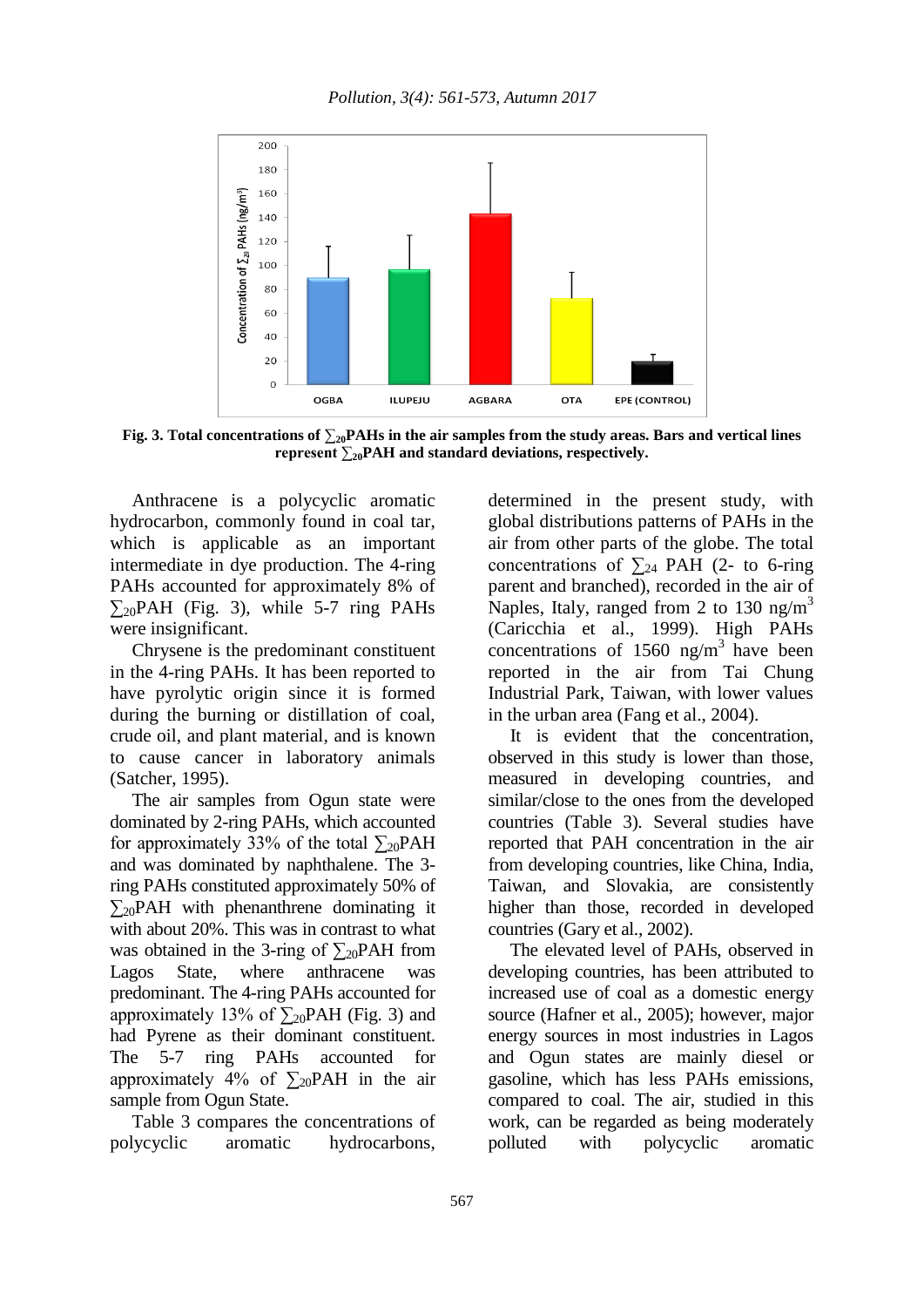hydrocarbons, compared to similar samples from other parts of the world.

It is not enough to ascertain the presence and distribution of PAHs in the environment. Identifying the various sources of PAHs will help us know the best mitigative efforts to reduce the presence of these carcinogens.

Different PAHs diagnostic indices have been developed by previous scholars such as the ones, given in Table 4 (Sojinu et al., 2010a; 2010b; Yunker et al., 2002; Manoli et al., 2004; Khalili et al., 1995). The  $BaA/(BaA + Chr)$  vs  $Flu/(Flu + Pyr)$  plot in Figure 4 shows the majority of PAHs in various locations to be of pyrolytic origin (Khalili et al., 1995, Sojinu et al., 2010a). Similarly, the plot of  $Flu/ (Flu + Pyr)$  vs Ant/(Ant + Ph) also placed most of the PAHs in the samples in petroleum combustion section (Fig. 5).

| Country                 | Area                   | n. | $\Sigma$ PAHs (ng/m <sup>3</sup> ) | <b>Reference</b>        |
|-------------------------|------------------------|----|------------------------------------|-------------------------|
| North Chinese Plain     | Urban site             | 10 | $870 \pm 330$                      | Liu et al. (2008)       |
| North Chinese Plain     | Rural site             | 10 | $710\pm330$                        | Liu et al. (2008)       |
| China                   | Urban                  |    | $170 - 490$                        | Simoneit et al. (1991)  |
| Tai chung Taiwan        | Urban                  | 21 | $220 \pm 520$                      | Fang et al. (2004)      |
| Tai chung Taiwan        | Rural                  | 21 | $831 + 427$                        | Fang et al. (2004)      |
| Tai chung Taiwan        | <b>Industrial Park</b> | 21 | $1560 \pm 1240$                    | Fang et al. (2004)      |
| Naple Italy             | Urban                  | 24 | $2 - 130$                          | Caricchia et al. (1999) |
| Flanders Belgium        | Rural                  | 16 | 114                                | Ravindra et al. (2006)  |
| New Delhi India         | Urban                  | 12 | $668 \pm 399$                      | Sharma et al. (2007)    |
| Agra India              | Urban                  |    | $269+121$                          | Nirat et al. (2009)     |
| Lagos Nigeria           | Industrial /Urban      | 20 | 92.84                              | Present study           |
| Ogun, Nigeria           | Industrial /Urban      | 20 | 107.72                             | Present study           |
| $n =$ number of samples |                        |    |                                    |                         |

**Table 4. Molecular indices of PAHs in the air from the study locations**

| Ogba           | Flu/Py | $Flu/(Flu+Pyr)$ | <b>Ph/Ant</b> | MPh/Ph | $Ph/(Ph+Ant)$ | $Ant/(Ant+Ph)$ | $IcdP/(IcdP+BghiP)$ | BaA/(BaA+Chr) |  |
|----------------|--------|-----------------|---------------|--------|---------------|----------------|---------------------|---------------|--|
| 02PM           | 0.80   | 0.44            | 1.01          | 0.13   | 0.50          | 0.50           | 0.49                | 0.51          |  |
| 03PM           | 0.55   | 0.35            | 1.01          | 0.13   | 0.50          | 0.50           | 0.88                | 0.51          |  |
| 04PM           | 0.62   | 0.38            | 1.01          | 0.41   | 0.50          | 0.50           | 0.01                | 0.36          |  |
| 05PM           | 0.56   | 0.36            | 1.03          | 0.44   | 0.51          | 0.49           | 0.14                | 0.28          |  |
| 06PM           | 0.00   | 0.98            | 0.02          | 0.00   | 0.02          | 0.98           | 0.00                | 0.51          |  |
| <b>Ilupeju</b> |        |                 |               |        |               |                |                     |               |  |
| 07PM           | 0.56   | 0.36            | 1.01          | 0.42   | 0.50          | 0.50           | 0.33                | 0.35          |  |
| 08PM           | 0.37   | 0.27            | 1.01          | 0.64   | 0.50          | 0.50           | 0.00                | 0.53          |  |
| 09PM           | 1.62   | 0.62            | 1.01          | 0.38   | 0.50          | 0.50           | 1.00                | 0.32          |  |
| 10PM           | 0.56   | 0.36            | 1.01          | 0.37   | 0.50          | 0.50           | 0.00                | 0.34          |  |
| 11PM           | 0.56   | 0.36            | 1.01          | 0.35   | 0.50          | 0.50           | 0.14                | 0.56          |  |
| Agbara         |        |                 |               |        |               |                |                     |               |  |
| 12PM           | 0.54   | 0.35            | 0.94          | 0.4    | 0.48          | 0.52           | 0.11                | 0.26          |  |
| 13PM           | 0.58   | 0.37            | 0.99          | 0.76   | 0.50          | 0.50           | 0.09                | 0.43          |  |
| 14PM           | 0.71   | 0.42            | 1.04          | 5.86   | 0.51          | 0.49           | 0.10                | 0.51          |  |
| 15PM           | 1.55   | 0.61            | 4.91          | 0.69   | 0.83          | 0.17           | 0.09                | 0.79          |  |
| 16PM           | 2.97   | 0.75            | 1.01          | 0.27   | 0.50          | 0.50           | 0.96                | 0.51          |  |
| <b>Ota</b>     |        |                 |               |        |               |                |                     |               |  |
| 17PM           | 1.40   | 0.58            | 4.33          | 1.18   | 0.81          | 0.19           | $0.00\,$            | 0.35          |  |
| 18PM           | 1.48   | 0.60            | 1.35          | 0.62   | 0.57          | 0.43           | 0.87                | 0.97          |  |
| 19PM           | 1.71   | 0.63            | 7.58          | 0.92   | 0.88          | 0.12           | 0.03                | 0.39          |  |
| 20PM           | 1.37   | 0.58            | 4.05          | 0.67   | 0.80          | 0.20           | 0.11                | 0.37          |  |
| 21PM           | 1.49   | 0.60            | 4.32          | 0.68   | 0.81          | 0.19           | 0.05                | 0.37          |  |

Flt/Pyr is the ratio fluoranthene/pyrene, Flu/(Flu+Pyr) is the ratio of fluoranthene/(fluoranthene+pyrene), Ph/Ant is the ratio of phenanthrene/Anthracence, Ph/(Ph+Ant) is the ratio of Phenanthrene/(Phenanthrene+Anthracene), IcdP/(IcdP+BghiP) is the ratio indeno(123-cd)pyrene/( indeno(123-cd)pyrene + Benzo(ghi)perylene), BaA/(BaA+Chr) is the ratio of Benzo(a)anthracene/(Benzo(a)anthracene+Chrysene).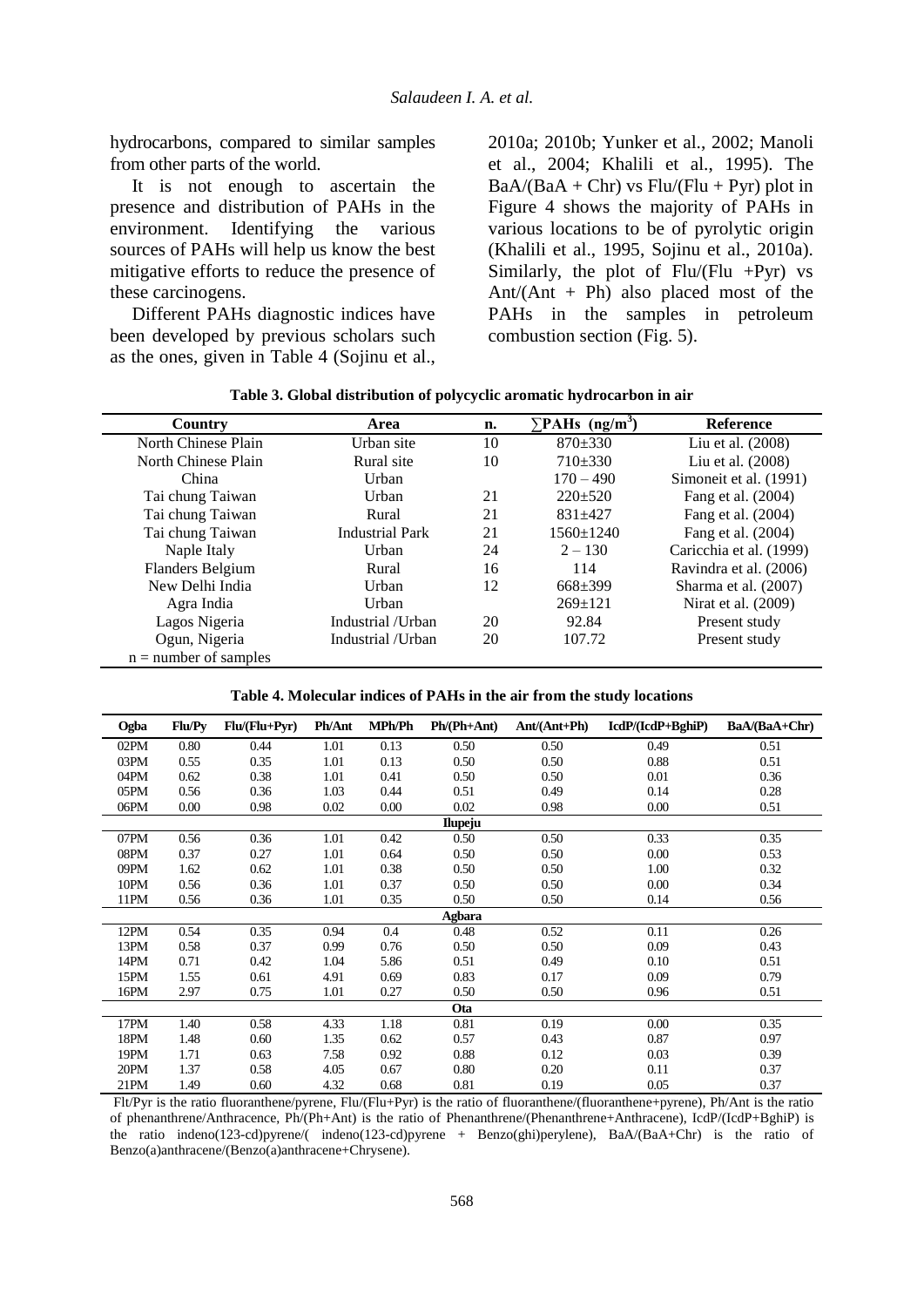

**Fig. 4. The plot of BaA/(BaA+Chr) vs Flu/(Flu +Pyr) in ambient air of the study locations**



**Fig. 5. The plot Flu/(Flu +Pyr) vs Ant/(Ant + Ph) in ambient air of the study locations**

A more robust plot of Ph/Ant vs Flu/Py showed that virtually all the PAHs in the samples in the locations were of pyrolytic origin (Fig. 6) (Manoli et al., 2004; Yunker et al., 2002).

A further confirmation of the pyrolytic sources (liquid fuel combustion) of the PAHs in the sample is revealed through the plot of BaA/(BaA + Chr) vs Icdp/(Icdp + Bghip) (Sojinu et al., 2010b; Yunker et al., 2002; Fig. 7).

All these indices strongly affirmed that the predominant source of PAHs in these locations was pyrolytic, chiefly from diesel fuel combustion of many of the industries that largely depend on heavy-dutypower generation sets for their companies' energy demand along with high vehicular movement in the study locations.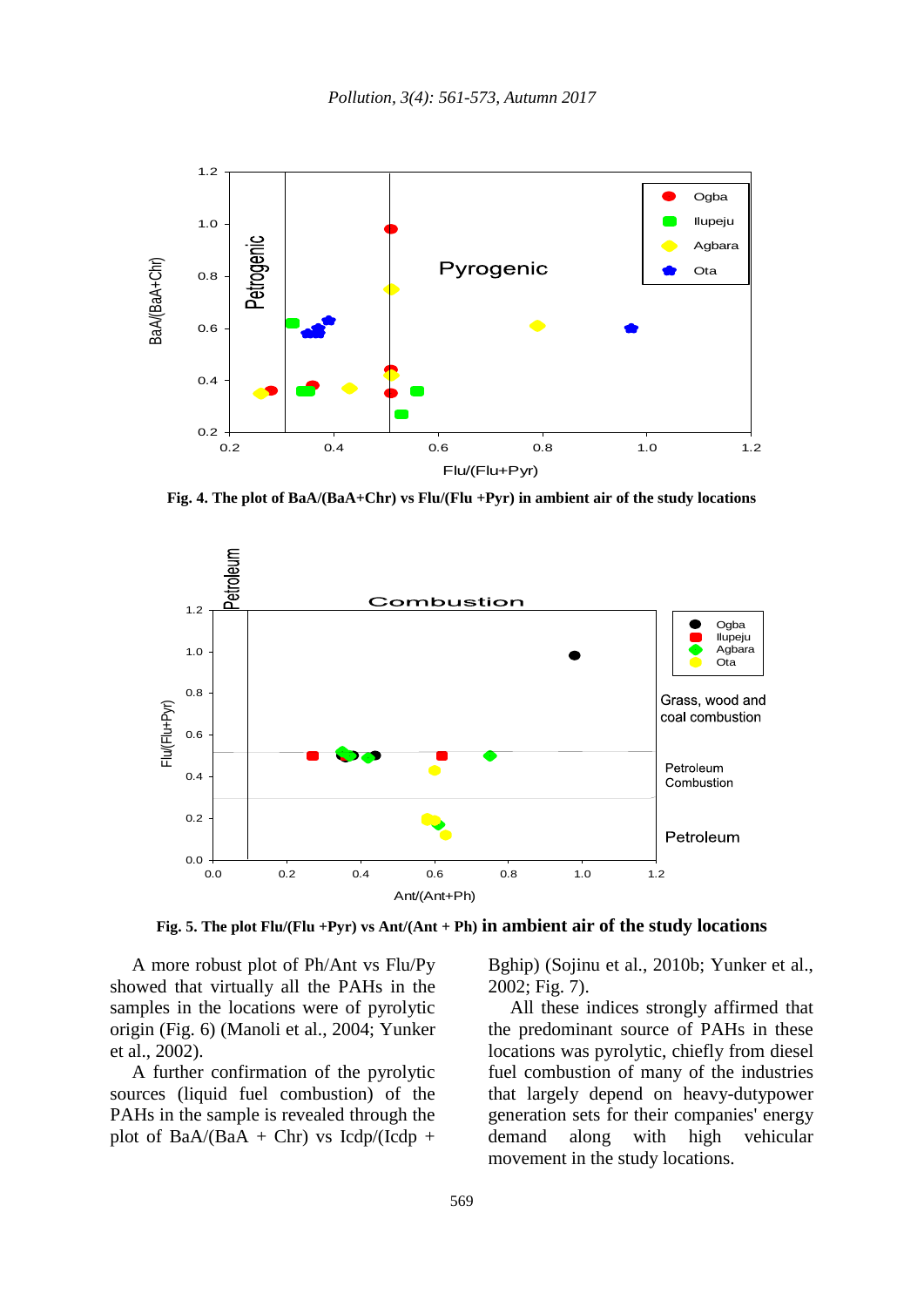We intend to continue to monitor this trend as efforts is geared towards the use of gas turbines to power these industrial estates by the government.

There has been strong concern about the impact and consequence of industrial pollution on ecological balance in the air over industrial towns of Lagos and Ogun states. Although, the severity of the impact depends on the concentration of the pollutant, the duration of exposure, and the susceptibility of the sensitive receptor, human, plant, animal, or building to the pollutant. However, it is of great importance to evaluate the possible impact of the PAH loads in the air on the ecosystem, in this study. Presently, there are some difficulties to develop a quality guideline for PAHs in the air; however, Benzo(a)pyrene B(a)P has been considered to represent the best single quality indicator for PAHs compound in ambient air (Sienraa et al., 2005; WHO, 2000). Several studies and expert evaluation support the use of  $B(a)P$  as a suitable marker to set air quality standards. B(a)P, often used as an indicator of human exposure to PAHs, has been reported to have the highest carcinogenic potency with long-term persistency in the environment (Sienraa et al., 2005; WHO, 2000).



**Fig. 6. The plot of Ph/Ant vs Flu/Py in ambient air of the study locations**



**Fig. 7. The plot of BaA/(BaA + Chr) vs Icdp/(Icdp + Bghip) in ambient air of the study locations**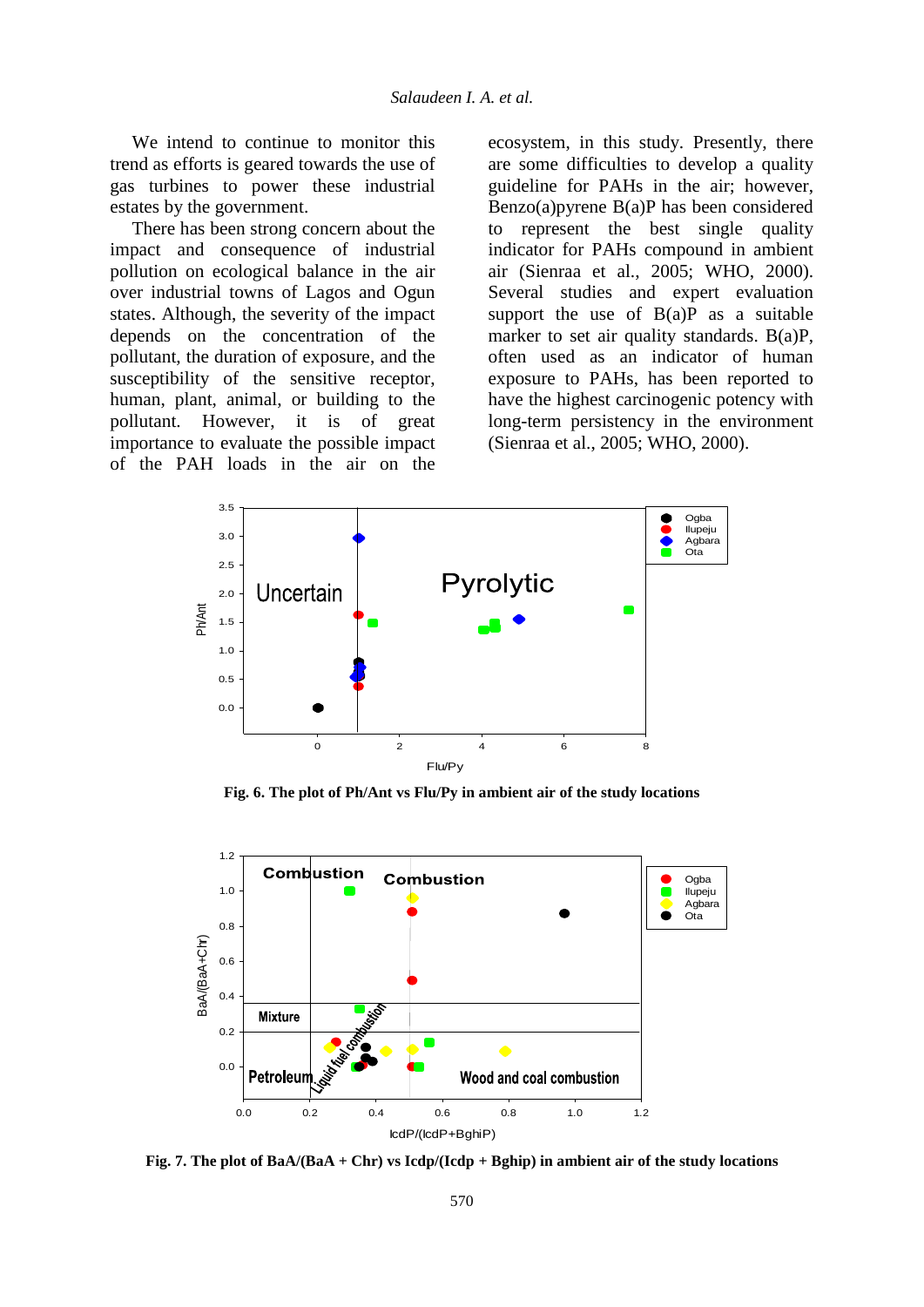The maximum allowable concentration (MAC) for B(a)P in the atmospheric air, recommended by World Health Organization, is 15  $\mu$ g/m<sup>3</sup> for industrial working zones' air and  $0.1 \mu g/m^3$  in atmospheric air (EPAQS, 1999; WHO, 2000; EC, 2001). The B(a)P concentrations

in the present study was below the reported limit. According to the air quality guideline, which is based on allowable limit of  $B(a)P$ in some developed countries as listed in Table 5, the air samples under investigation do not seem to pose any adverse ecotoxicological problem to the biota.

| 1.30<br>EC(2001)<br>Benzo(a) pyrene<br>Germany                    |  |
|-------------------------------------------------------------------|--|
|                                                                   |  |
| EC (2001)<br>$Benzo(a)$ pyrene<br>1.00<br>Netherland              |  |
| Sienraa (2005)<br>Italy (1999)<br>1.00<br>$Benzo(a)$ pyrene       |  |
| <b>USSR</b> (1985)<br>Khesina (1994)<br>1.00<br>$Benzo(a)$ pyrene |  |
| EPAQ (1999)<br>Benzo(a)pyrene<br>0.25<br><b>UK</b>                |  |
| EC(2001)<br>0.10<br>$Benzo(a)$ pyrene<br>Sweeden                  |  |
| EC(2001)<br>1.00<br>$Benzo(a)$ pyrene<br>Greece                   |  |
| EC(2001)<br>1.00<br>$Benzo(a)$ pyrene<br>Belgium                  |  |
| Present study<br>$Benzo(a)$ pyrene<br>Lagos<br>n.a                |  |
| $Benzo(a)$ pyrene<br>Present study<br>Ogun<br>n.a                 |  |

 **Table 5. Allowable limit of B(a)P in some developed countries**

 $n.a = not available$ 

### **CONCLUSIONS**

The present study determined the occurrence, distribution, source, and environmental impact of PAHs in the air from industrial areas in Lagos and Ogun States, Nigeria, by means of gas chromatography-mass spectrometer. The concentrations of  $\Sigma_{20}$ PAHs ranged from 89.20 to 96.48 ng/m<sup>3</sup> (average: 92.84) and from 72.51 to  $142.91$  ng/m<sup>3</sup> (average: 107.72) in the air of Lagos and Ogun states, respectively. A marked distribution pattern of PAH concentrations was apparent, in which 2- and 3-ring PAHs predominated all the samples. The PAHs in most of the air samples were mainly from pyrolictic source, likely to be resulted from vehicular emission, as well as diesel and fuel combustion, typical of industrial activities in the area. The studied air can be regarded as being moderately polluted, seeming to pose no serious adverse ecotoxicological problem, based on the comparison of total PAHs and B(a)P concentrations in the samples with similar samples from other parts of the world.

### **Acknowledgement**

The authors acknowledge Prof. Eddy Zeng of the State Key Laboratory of Organic Geochemistry, Guangzhou Institute of Geochemistry, Guangzhou, China, for allowing the use of his Laboratory facilities and equipment for this study.

#### **REFERENCES**

Adeola, A., Dena, M., John V.H., and Kerry, M.P. (2007). Environmental impact of polynuclear aromatic hydrocarbons: Extraction of polycyclic aromatic hydrocarbon (PAHs) from solid materials. Water Sci. & Tech., 11: 277-294.

Alani, R., Olayinka, K., and Alo, B. (2013). Studies on persistent organic pollutants (pops) in the Lagos Lagoon: Occurrence and levels of polycyclic aromatic hydrocarbons in surface waters of the lagoon. J. Emerg. Trends Eng. & Appl. Sci. JETEAS, 4(6): 811-818.

Amuda, O.S., and Adelowo-Imeokparia, F.E. (2007). Polycyclic aromatic hydrocarbons in municipal waste ashes from three waste dumps in Lagos Nigeria. Chem. Soc. Ethiopia, 21: 141-144.

Caricchia, A.M., Chiavarini, S., and Pezza, M. (1999). Polycyclic aromatic hydrocarbons in the urban atmospheric particulate matter in the city of Naples. Atm. Environ., 33: 3731-3738.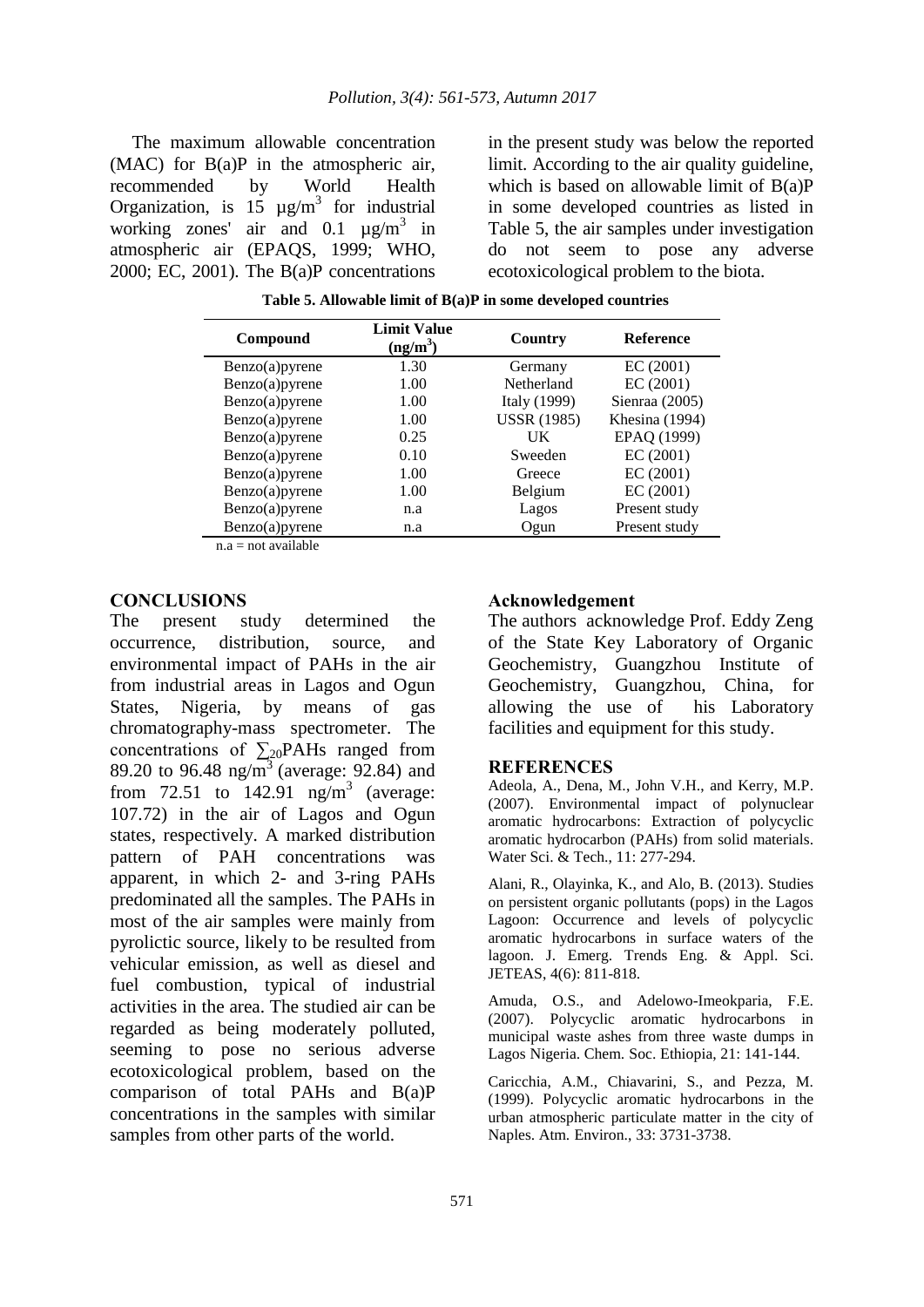Daniela, B., Flavia D.N., and Anna A. (2014). Air biomonitoring of heavy metals and polycyclic aromatic hydrocarbons near a cement plant. Atm. Poll. Resear., 5: 262-269.

Deng, H., Pingan, P. and Jianzhong, W.H. (2006). Distribution and loadings of polycyclic aromatic hydrocarbons in the Xijiang River in Guangdong, South China. J. Chem., 64: 1401-1411.

Douben, P.E. (2003). PAHs: An ecotoxicological perspective, environmental risk harmonization. Sharnbrook, John Wiley & Sons, Unitedkingdom: Wiley: 7-191.

Elife, K., Yetkin, D., Melik K., Hasan, A., Abdurrahman B., Tolga E., and Odabasi, M. (2012). Spatial and temporal variation and air–soil exchange of atmospheric PAHs and PCBs in an industrial region. Atm. Poll. Resear., 3: 435-449.

European Commission, EC. (2001). Ambient air pollution by polycyclic aromatic hydrocarbons. Working group on polycyclic aromatic hydrocarbons. PAH position paper annexes: 10-11.

Expert Panel on Air Quality Standards, EPAQS (1999). Polycyclic Aromatic hydrocarbons. Department of the Environment Transport and the Regions. UK.http://webarchive.nationalarchives.gov.ukwww.defr a.gov.uk/environment/airquality/aqs/poly/index.htm.

Fang, G.C., Wu, Y.S., Chen, M.H., Ho, T.T., Huang, S.H., and Rau, J.Y. (2004). Polycyclic aromatic hydrocarbons study in Taichung, Taiwan, during 2002-2003. Atm. Environ., 38: 3385-3391.

Gary, H., Han, W., Kim, C., and Harry, V. (2002). Benchmarking urban air quality management and practice in major and mega cities of Asia; Stage I. Korea Environment Institute. Air Quality Manag. & Prac., 1: 4-113.

Guofeng, S.,Yuanchen, C., Siye, W., Xiaofang, F., Aijun, D., Haisuo, W., and Shu, T. (2014). Can Coronene and/or Benzo(a)pyrene/Coronene ratio act as unique markers for vehicle emission? Environ. Poll., 184: 650-653.

Hafner, W.D., Carlson, D.L., and Hites, R.A. (2005). Influence of local human population on atmospheric polycyclic aromatic hydrocarbon concentrations. Environ. Sci. Tech., 39: 7374-7379.

<span id="page-11-0"></span>Hanedar, A., Kadr, A., Burcak K., Baek, J., Avsar, E., and Odman, T.M. (2011). Concentrations and sources of PAHs at three stations in Istanbul, Turkey. Atm. Resear., 99: 391-399.

Hornback, J.M. (2006). University of Denver Organic Chemistry, Physical sciences. (Eds.) Thomson Brooks/Cole: 655-657.

Khalili, N.R., Scheff, P.A., and Holsen, T.M. (1995). PAHs source fingerprints for coke ovens, diesel and gasoline engines, highway tunnels, and wood combustion emissions. Atm. Environ., 29: 533-542.

Khesina, A.Y. (1994). Urban air-pollution by carcinogenic and genotoxicpolyaromatic hydrocarbons in the former USSR. Environ. Health Perspec., 102: 49-53.

Li, J., Zheng, G., Li, X.D., Qi, S.H., Liu, G.Q. and Peng, X.Z. (2005). Source seasonality of polycyclic aromatic hydrocarbons (PAHs) in a subtropical City, Guangzhou, South China. Sci. Total Environ., 355: 145-155.

Liu, Z.D., Liu, H.G., Wang, B., Lu, F., Huang, S.H., Wu, D.X., and Han, D.W. (2008). Aerosol observation in Fengtai Area, Beijing. J. Partic., 6: 214-217.

Manahan, S.E. (2000). Environmental chemistry. (Eds.) New York CRC Press LLC: 702-815.

Manoli, E., Kouras, A., and Samara, K. (2004). Profile analysis of ambient and source emitted particle-bound polycyclic aromatic hydrocarbons from three sites in Northern Greece. J. Chem., 56: 867-878.

Ministry of Economic Planning and Budget (MEPB) (2012). The Lagos policy review (LPR). Lagos state Economic profile. Lagos Bureau of Statistics. The secretariat, Alausa Ikeja, Lagos, Economic Planning Department: 1-50.

Nirat, R., and Anita, L. (2009). Particle associated polycyclic aromatic hydrocarbons in urban air of Agra. Ind. J. Radio & space Phy., 38: 98-104.

Oda, J., Nomura, S., Yasuhara, A., and Shibamoto, T. (2001). Mobile sources of atmospheric polycyclic aromatic hydrocarbons in a roadway tunnel. Atm. Environ., 35: 4819-4827.

Olayiwola, T. (2010). Lagos State Gross domestic product Survey Lagos Bureau of Statistics. Ministry of Economic Planning and Budget,Lagos Bureau of Statistics, Ministry of Planning and Budget, Alausa Ikeja: 1-50.

Osibanjo, O., and Oketola A. (2011). Assessment of Industrial Pollution Load in Lagos Nigeria by industrial pollution projection system (IPPS) versus effluent analysis. Environ. Manag. Prac., 10: 207- 222.

Ravindra, K., Sokhi, R., and Grieken, R.V. (2008). Atmospheric polycyclic aromatic hydrocarbons: Source Attribution, Emission Factors and Regulation. Atm. Environ., 42: 2895-2921.